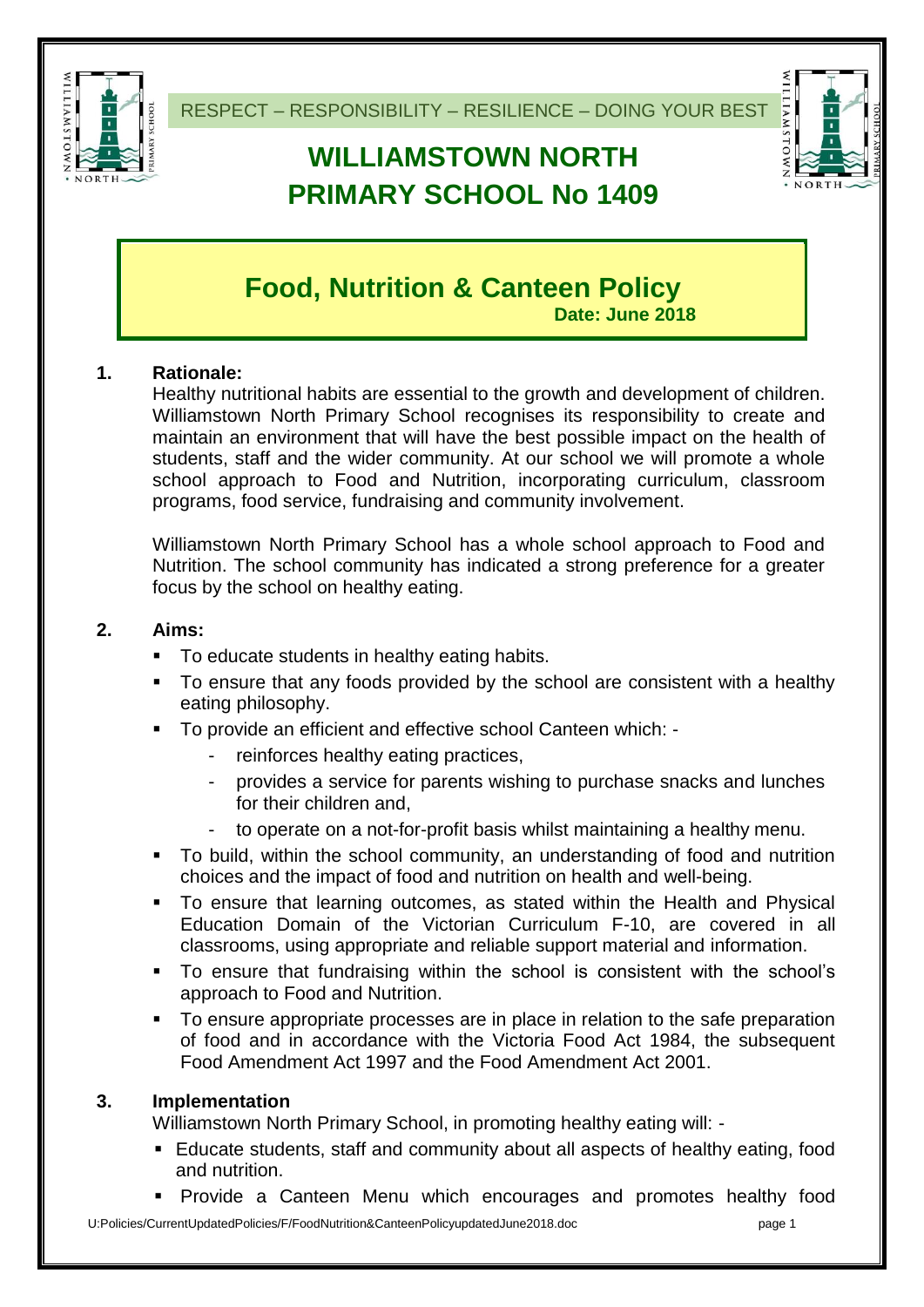choices.

- Regularly communicate the school's healthy eating policy and healthy eating strategies within the school community.
- Utilise the Everyday ('Green'), Select Carefully ('Amber') and Occasionally ('Red') food item categories defined by the Department of Education and Training (DET).

# **3.1 Curriculum, Teaching and Learning: -**

- Nutrition education is integrated into the school curriculum at all levels of the school. Specific nutrition related study will be developed for each level of the school linked to Inquiry Learning.
- The school is committed to supporting nutrition education/healthy eating for all students to enhance their general wellbeing and academic outcomes.
- Staff are seen as important role models in eating healthy foods.
- Staff are encouraged and supported to participate in professional learning and access information on nutrition education.
- It is appropriate that staff use non-food rewards for positive behaviour or academic achievement. 'Red Foods' are not to be used as rewards.
- Food and nutrition activities for special weeks or programs, e.g. Japanese Week, are supported and encouraged. The focus should be on healthy food.
- In undertaking such activities as class parties, teachers are encouraged to maintain a variety of foods with a balance of "Everyday", "Select Carefully" and "Occasionally," food items.
- Students are encouraged to be actively involved with the planting, maintenance, and picking of fruits and vegetables to obtain a holistic understanding to food delivery as part of the inquiry learning. Students should be encouraged to assist in the preparation of the foods for consumption during snack time.

### **3.2 School Organisation**

The school endorses a healthy approach to eating, in line with Nutrition Australia guidelines, and encourages all families to provide healthy lunches and snacks for their children on a daily basis.

- **Fruit and Vegetable Snack Time**: All children are encouraged to eat fresh fruit and vegetables daily and to promote this, a Fruit and Vegetable Snack Time will take place in each class around 10.00am each day.
- **Fresh Fruit Friday:** The school will continue to support and fund the Fresh Fruit Friday program, where each class receives a platter of fruit on Fridays**.**
- **Water:** All children are encouraged to regularly drink water throughout the day and bring a clear water bottle to drink from. The bottle of water may be placed on the child's work table.
- **Prohibited Items:** the following items are not permitted at school at any time.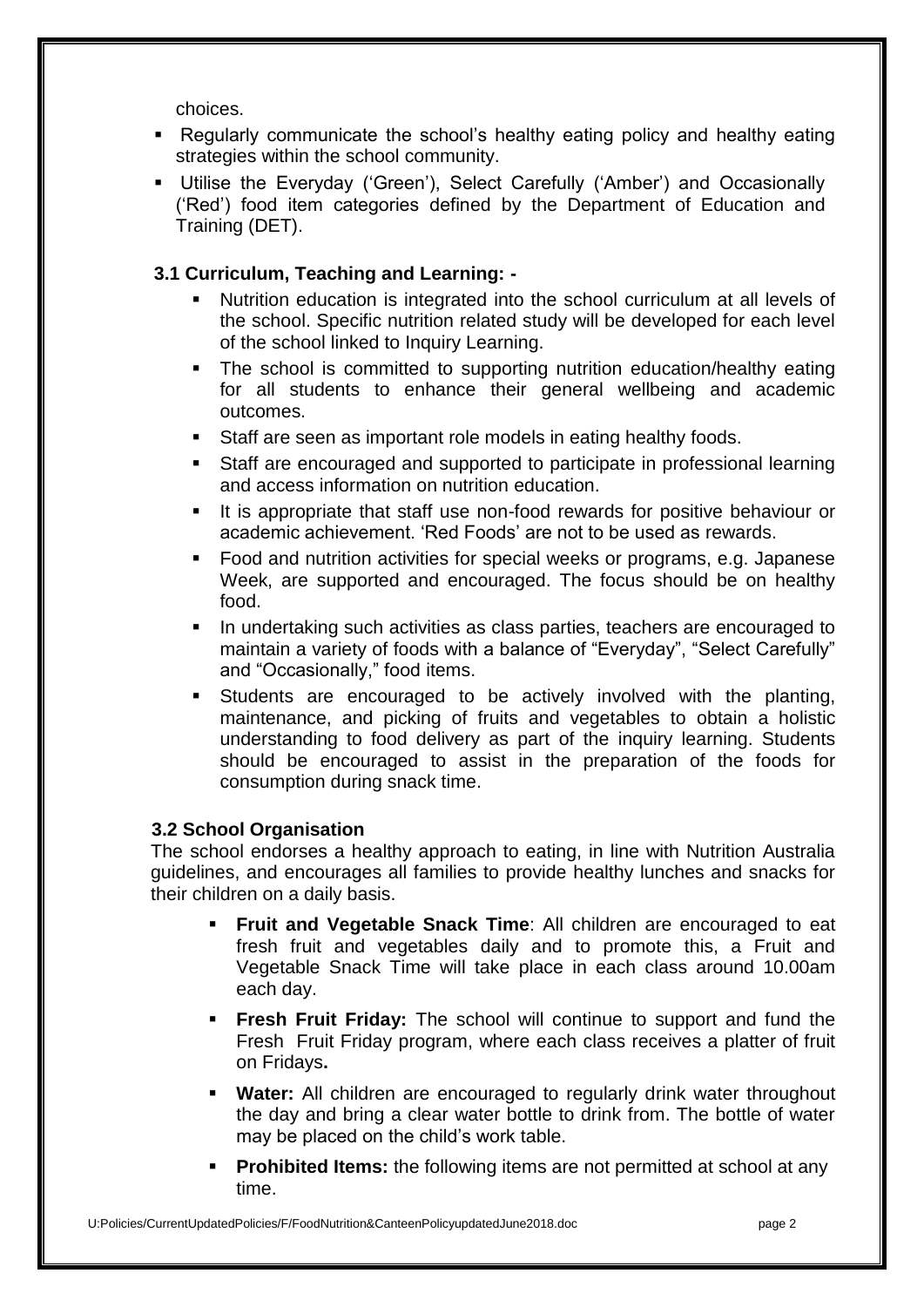- Chewing Gum
- Energy or stimulant drinks such as Red Bull or V
- Glass bottles
- **Discouraged Item:** 'Occasionally' food (Red items), are discouraged from daily consumption at school. These include chips, lollies, chocolate and soft drinks.
- **Lunch Boxes:** Families are encouraged to send food to school in lunch boxes and are encouraged to provide nutritional foods and snacks. To assist with waste and litter reduction families are encouraged to send food to school in re-usable packaging as "Nude Food" The school will promote the concept of "Nude Food" to all students.
- **Special Occasion Days:** The school recognises that children sometimes enjoy foods, drinks and snacks which are of 'minimal nutritional value'. Whilst healthy eating is the clear priority of the school, up to **two days per Term** may be designated 'Special Occasion Days'. On these days, food regarded as 'Occasionally' (Red) food may be sold or served. Special Occasion Days may include Sausage Sizzles, Fete Days, Fun Days.
- **Class Parties:** The school acknowledges that class parties and individual birthdays will sometimes be celebrated within the classroom.
	- Parents and Teachers are encouraged to conduct these celebrations using non-food related activities or rewards or "green" category foods.
	- The school will work towards identifying and promoting a variety of celebratory activities and rewards and will publish a guide for Parents and Teachers to assist with this.
	- Lollies, confectionery will be actively discouraged from being distributed to students during class parties and individual birthday celebrations.
	- See attachment at the end of this policy.
- **Before and After School Care Program:** The providers of the Before & After School Care program will be informed of the school's Food and Nutrition Policy and will be encouraged to provide food which complements the school policy.
- **Nut and Food Allergies:** A number of students attending Williamstown North Primary School are recognised as being allergic to some foods, including nuts and eggs. Some allergies may have serious side effects and the school therefore has developed an Anaphylaxis Management Plan. To limit the risks associated with some of these allergies:
	- The School does not sell nut products in the canteen.
	- **IF** In classes where there are children with nut allergies, families are discouraged from sending along peanut butter sandwiches or nut type snacks for lunch or snack time. (Refer WNPS Anaphylaxis Policy).
- **Diabetes:** Children with diabetes have specific food requirements.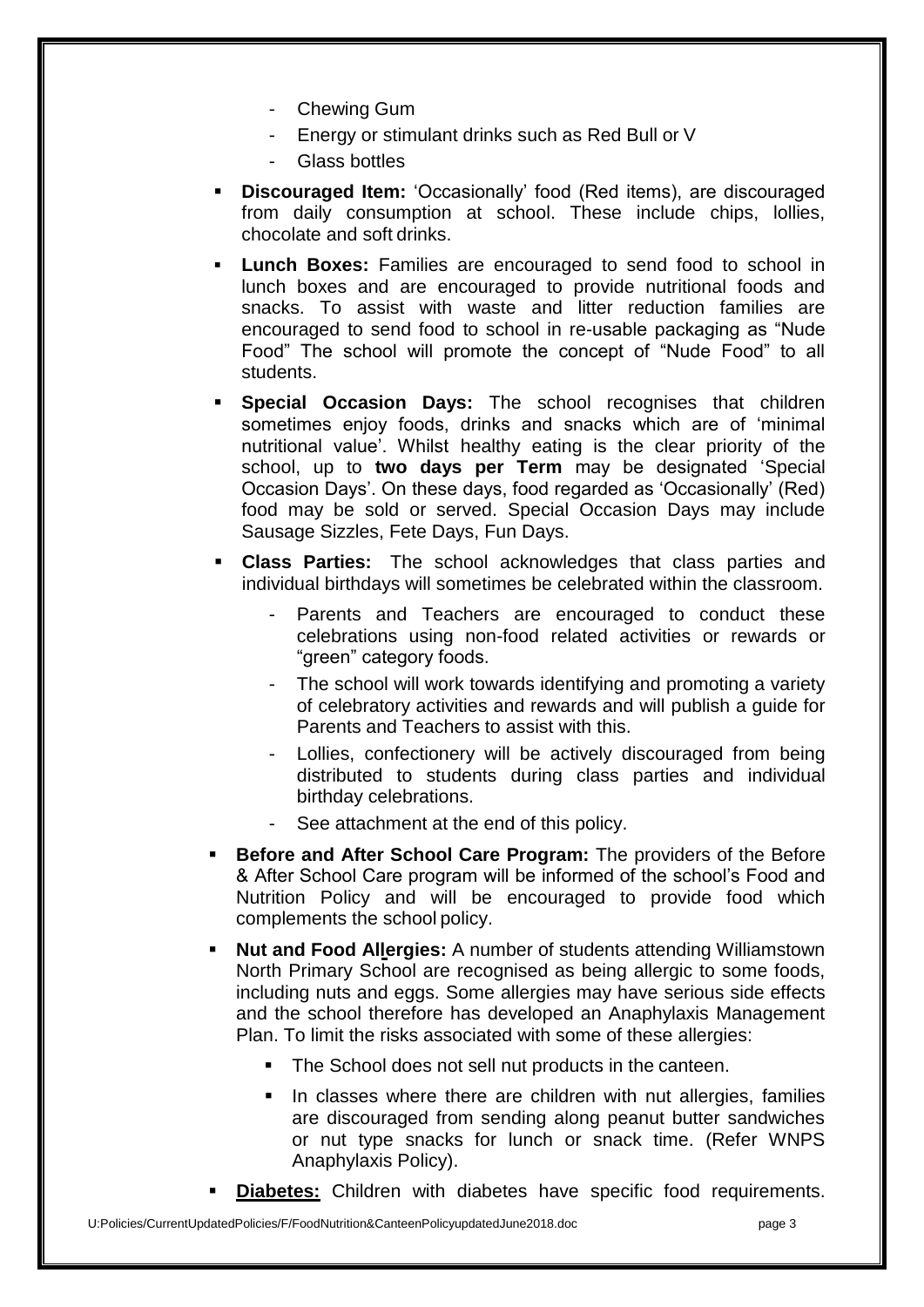These foods are allowed by the school even though they may be outside the school's general food and nutrition approach.

#### **3.3 Canteen Service:**

#### **School Canteen Purpose statement:**

*To provide a not for profit service to families and students that aims to provide healthy and nutritious meal and snack options at school.*

Healthy foods will be presented in a positive manner and promoted to the school community. The operations of the canteen will be reviewed on an annual basis. The current arrangements are:

- Lunch orders are available every day.
- Counter sales are available every day at recess and lunchtime, managed by Canteen Manager and supported by parent volunteers.
- Special Lunch Days. The usual arrangements for these days will be that the Canteen Manager organise the lunch orders assisted by volunteers. An example of a Special Lunch Day is a 'Footy Day Lunch'.
	- **Lunch Orders:** Lunch orders will only be accepted using the Qkr App (qkr.mastercard.com).
	- **Canteen Budget:** Each year a budget will be prepared which will take into account all canteen expenses (wages, administration, entitlements, purchases and equipment). Any operating profits from the Canteen will be used to support initiatives with a health focus.
	- **Canteen Management:** The school Canteen will be registered with the local Council and comply with all relevant food regulations. The Canteen Manager will:
		- be responsible for all aspects of the canteen operation.
		- ensure that food sold in the Canteen complies with the school's Food and Nutrition Policy.
		- be trained in all aspects of food preparation and handling.
		- be provided with opportunities to update their training by attending workshops and food information sessions.
		- ensure that all health regulations and food preparation requirements are complied with, relevant to all staff working in the canteen.
	- The school is responsible for maintaining and replacing equipment in the Canteen.
	- The Principal or Assistant Principal, and School Business Manager will meet with the Canteen Manager on a regular basis to: -
		- Review canteen operations.
		- Monitor and review the Menu
		- Consider new items in consultation with Nutrition Australia and the 'Go For Your Life' program.
		- Organise Information Sessions for parents and staff as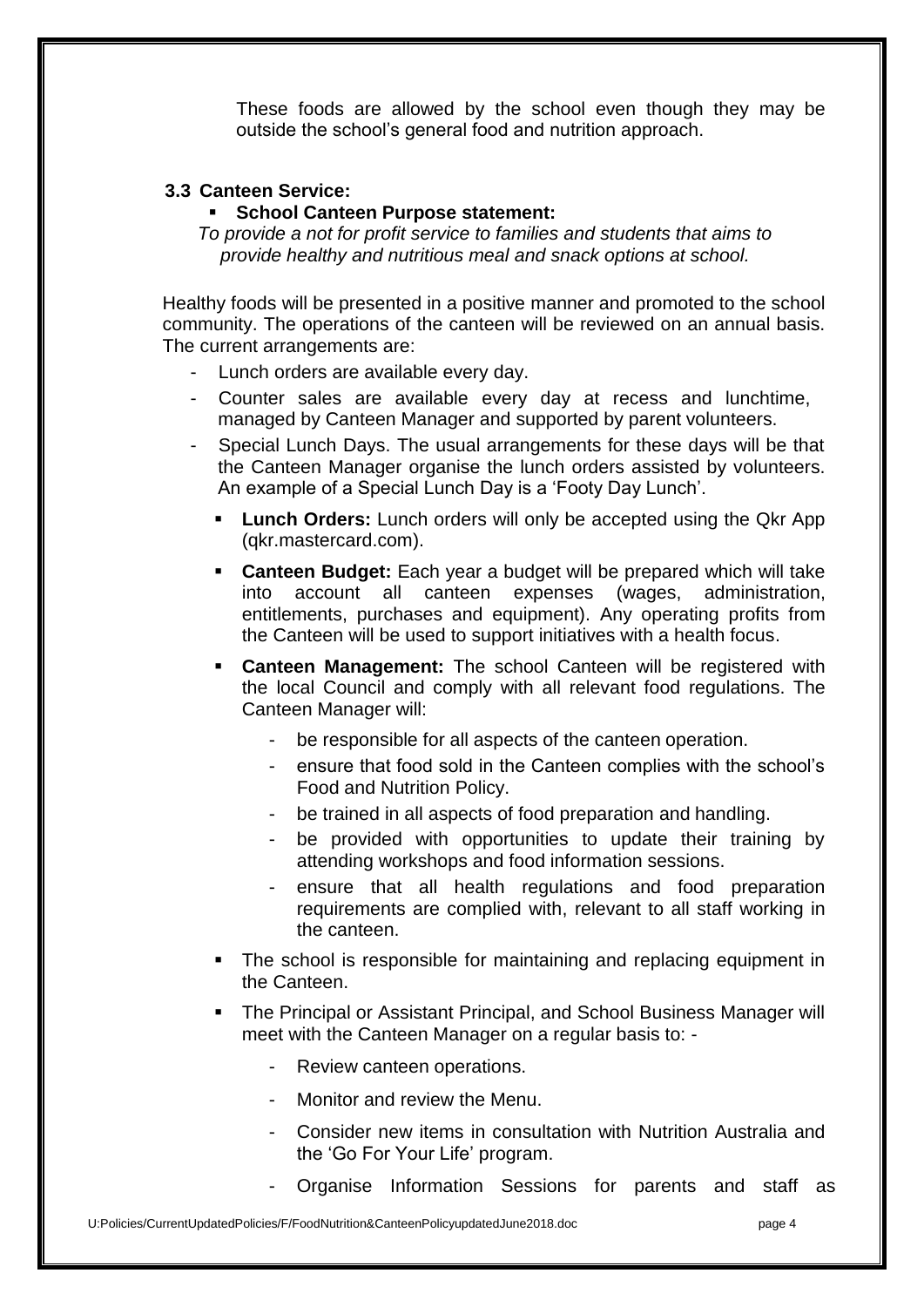appropriate.

 The Principal and Assistant Principal will invite feedback from families on the operations of the Canteen and the school's approach to Food and Nutrition.

#### **Menu:**

- The Canteen will provide a standard daily Menu. It will be issued at the start of the year. The Menu will be re-issued during the year if there are price alterations to Menu items or new items are endorsed to be included on the Menu.
- The Canteen Menu will predominantly contain food regarded as 'Everyday' (Green) items. Some 'Select Carefully' (Amber) Food will also be included.
- No 'Occasionally' (Red) food, will be included on the Canteen Menu.
- All Items on the menu will be identified by their colour code.
- **Snacks sold in the Canteen will conform to quidelines issued by The** Department of Education and Early Childhood Development and Nutrition Australia.
- New items will be assessed in relation to nutritional value. Only 'Green' or 'Amber' foods will be considered for inclusion on the Canteen Menu. New items will be promoted through the Newsletter.
- **Beverages:** The Canteen will sell: 100% juice, water, milk, flavoured milk or other drinks which meet Canteen Guidelines.
- **Over the Counter Sales** will comprise of a variety of snacks such as popcorn, fruit, dried fruit and a small variety of Ice-creams, which meet Canteen Guidelines.

**Volunteers:** The successful operation of the Canteen will continue to rely on the assistance of volunteer community helpers.

- Volunteer helpers must be trained in Food Safety Procedures. This training will be conducted by the Canteen Manager.
- **U** Volunteers will not be permitted to have children in the Canteen.

However, the foyer of the Gym, adjacent to the Canteen, may be used as a play area for the children of Canteen helper's children.

- The school will regularly advertise for canteen volunteers through the Newsletter, as well as encouraging volunteers, via parent Information Sessions.
- The Canteen Manager will provide volunteers with appropriate training, including food hygiene and safety.
- **Students assisting in the Canteen:** Students in Year 5 or 6 may assist in the School Canteen at recess times, provided written permission is received from their parents, and this is endorsed by the classroom teacher and the Principal/Assistant Principals.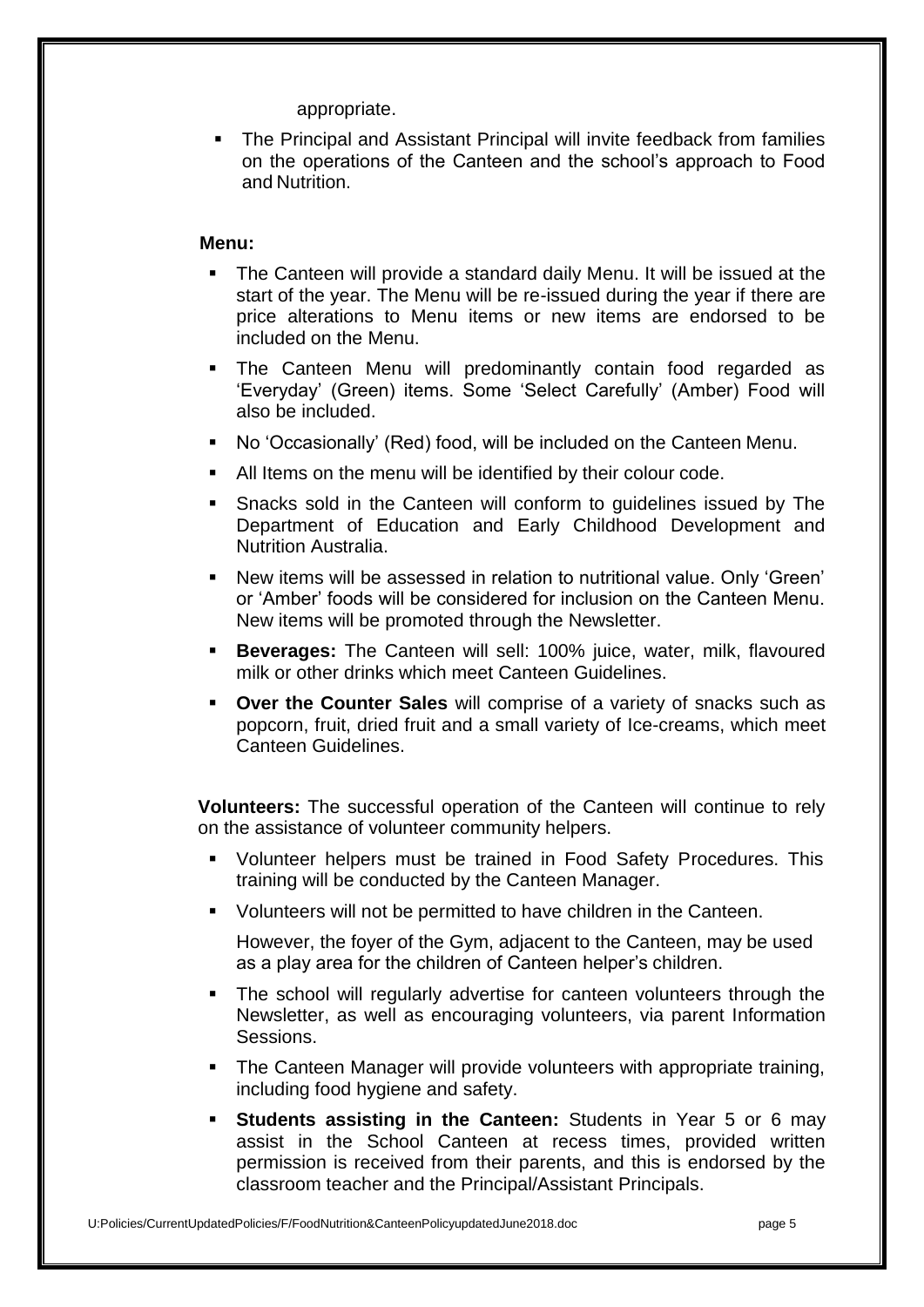Students will only assist with Counter sales, and not food preparation.

### **Family and Community:**

- **Newsletter:** The school will regularly promote, through the Newsletter, information about food and nutrition, healthy lunch and snack options and canteen food.
- **Information Sessions:** The school will endeavour to provide Information Sessions for parents and staff on food, nutrition, healthy eating and lunch box ideas.
- **Crganisational links:** The school will aim to maintain a close link with health promoting organisations and services such as 'Nutrition Australia'.

### **Fundraising:**

- Fundraising within school should complement the school's Food and Nutrition Policy. This does not exclude the sale of 'Occasionally' Food, however, the school will aim to predominantly focus on healthy alternatives.
- The school will look to include a variety of food and non-food fundraising activities.
- **Sponsorship:** Any Sponsorship or Advertising organised by the school should be considered in the context of the school's Food and Nutrition Policy. (Refer WNPS Sponsorship Policy).

#### **4. Evaluation and Review**

• The Food and Nutrition Policy will be reviewed in line with the school's Policy Review process.

#### **5. References and Related Policies** WNPS Sponsorship Policy WNPS Anaphylaxis Policy DET Healthy Canteen Kit

This Policy has been ratified by School Council June 2018